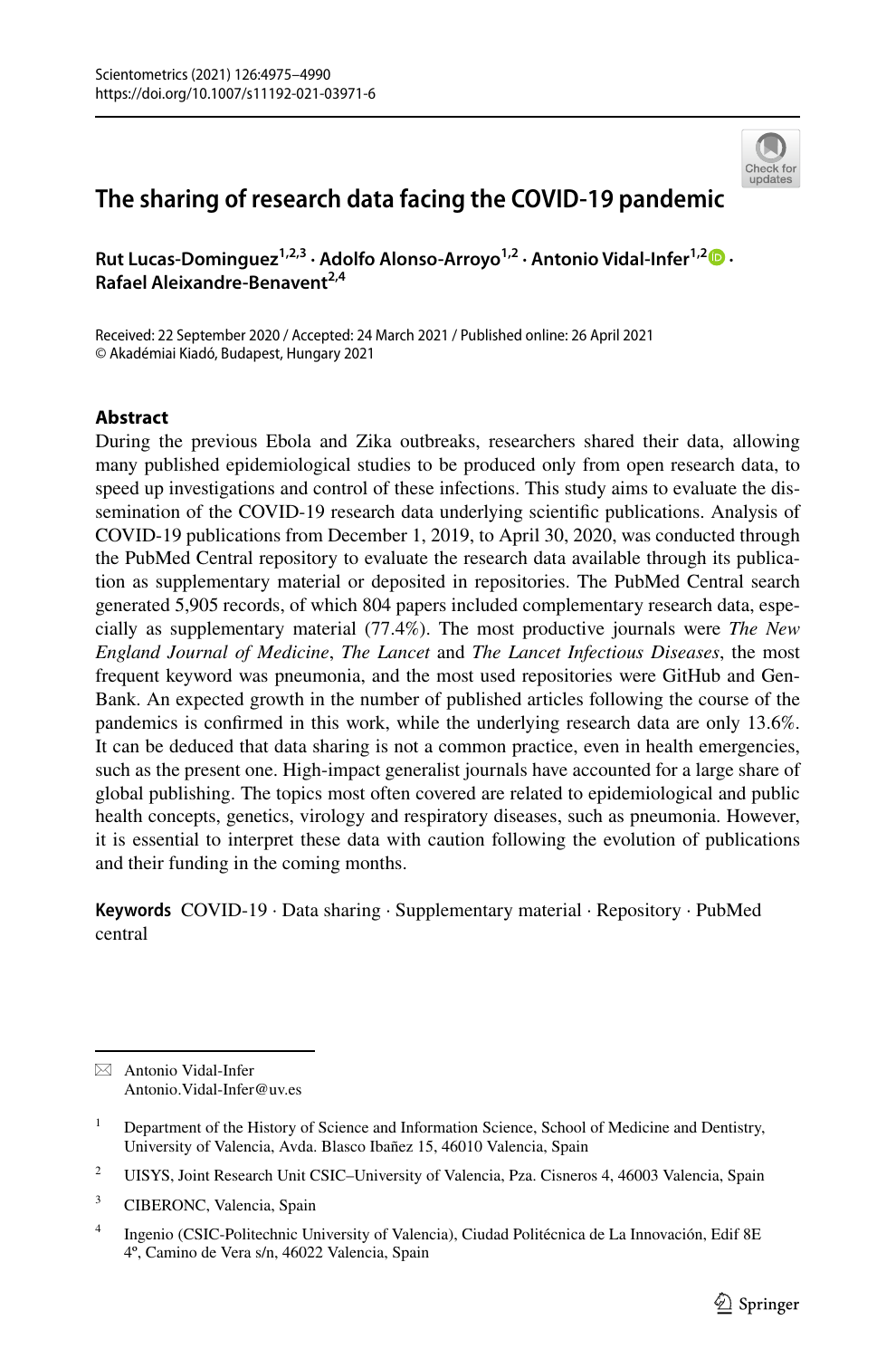#### **Introduction**

Research data are a resource with great value, and their strengths and the benefts of sharing such data are frmly established (Krumholz, [2012;](#page-14-0) Molloy, [2011](#page-14-1), p. krum; Sayogo & Pardo, [2013](#page-14-2)). Sharing data allows formulating new hypotheses, promoting new discoveries and confrming previous results (Alsheikh-Ali et al., [2011;](#page-13-0) Piwowar & Chapman, [2010\)](#page-14-3). It also avoids the repetition of many experiments based on existing data, allowing resources to be allocated to other lines of research (Bertagnolli et al., [2017;](#page-13-1) Zhu, [2019](#page-15-0)).

There are currently a number of possibilities for sharing the data resulting from investigations. The most common and appreciated procedure used by researchers is the storage of research data as supplementary material together with the article in the publishers' platform (Tenopir et al., [2015](#page-14-4)). In parallel, some journals more frequently opt to deposit the data underlying the investigations in a recommended repository as part of the manuscript submission process (Federer et al., [2018;](#page-13-2) Springer Nature, [2020\)](#page-14-5). These repositories must meet a series of requirements relating to access, preservation of data and endurance over time (Wilkinson et al., [2016](#page-15-1)). Currently, the best known repositories for biomedical researchers are the disciplinary repositories in biological sciences (GenBank, Protein Data Bank) or the health sciences (The Cancer Imaging Archive, Project Data Sphere, ClinicalTrials.gov) that refer to clinical data sets and preserve the anonymity of study. When no discipline-specifc data repository is available, generalist repositories, such as the Dryad Digital Repository, Figshare, Harvard Dataverse, Open Science Framework, or Zenodo, are often recommended.

The health emergencies due to epidemic outbreaks caused by the Ebola and Zika viruses showed that to speed up investigations and control of these infections, it was essential that research data be shared quickly and widely. During the Ebola outbreak, researchers shared their epidemiological data and the genetic sequences of the virus in public repositories (Yozwiak et al., [2015](#page-15-2)), allowing many published epidemiological studies to be produced only from open research data. On the other hand, the fact that in some studies data were published before or at the time of publication strengthens the importance of investigating data-sharing practices during covid-19 (Chretien et al., [2015](#page-13-3)). With the Zika epidemic, major journals agreed that all Zika-related content should be openly accessible (Wellcome Trust, [2016](#page-14-6)). For both Ebola and Zika, scientists created public repositories to share data (cdcepi/zika, [2020](#page-13-4); Rivers, [2020\)](#page-14-7). Along these same lines of action, the dissemination of research data on COVID-19 cannot be diminished by classic impediments to data sharing, such as restrictions due to intellectual property, confdentiality problems and limitations of technical resources and humans (Chretien et al., [2016](#page-13-5); van Panhuis et al., [2014](#page-14-8); Whitty et al., [2015](#page-15-3)). Until now, some initiatives have been undertaken, such as the COVID-19 repository created by the Johns Hopkins University Center for Systems Science and Engineering (JHU CSSE), focused on epidemiological data (CSSEGISandData, [2020\)](#page-13-6).

The objective of this study is based on the evaluation of COVID-19 research data published using the gold open access model through its dissemination as supplementary material or using the green open access model through deposition in repositories during the frst fve months of the pandemic.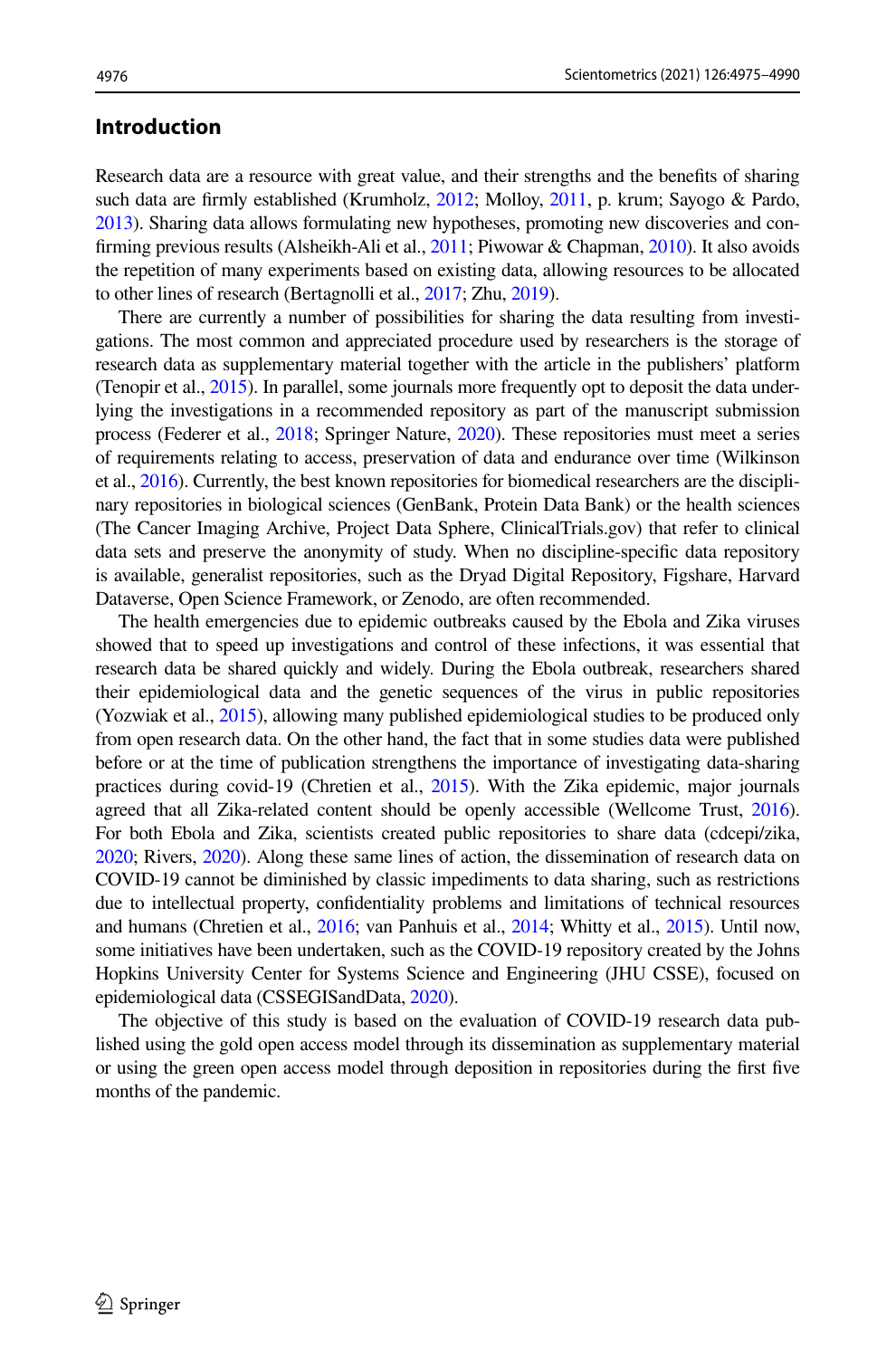### **Methods**

#### **Analysis of COVID‑19 scientifc publications through the PubMed Central (PMC) repository**

The following search strategy includes the terms used by the World Health Organization (WHO) related to COVID-19 (WHO, [2020\)](#page-15-4) to identify papers through PMC, the most used free full-text repository in biomedicine owned by the US National Institutes of Health, which serves both as an electronic journal platform for Gold Open Access articles provided by journal publishers and as a repository for Green Open Access articles as part of the Public Access Policy.

("2019-nCoV" OR "novel coronavirus" OR "Coronavirus disease 2019" OR "Coronavirus disease 19" OR "COVID-19" OR "COVID19" OR "SARS-CoV-2" OR "Severe acute respiratory syndrome coronavirus 2" OR "Wuhan coronavirus" OR "Wuhan virus" OR "Wuhan pneumonia").

## **Evaluation of published COVID‑19 research data made available through dissemination as supplementary material and in repositories**

To recover research data disseminated as supplementary material through scientifc publications, the previous COVID-19 search equation was executed in PMC using the flter "Associated Data". Publications with available research data through disciplinary and generalist repositories were retrieved combining the main COVID-19 search equation with AND ("accession number" OR "accession No" OR "repositor\*" OR "data deposition" OR "data available" OR "gse" OR "GenBank" OR "Data bank" OR "Gene Expression Omnibus" OR "GitHub" OR "ArrayExpress" OR "Sequence Read Archive" OR BioProject OR "European Nucleotide Archive" OR "European Molecular Biology Laboratory" OR Zenodo OR Figshare OR Dryad).

The search was performed on May 4, 2020, and the selected period covered the fve months from December 1, 2019, to April 30, 2020. The documents obtained were imported into Microsoft Access to create a database, and the following information was collected: publication data, document typology, journal title, keywords, number of authors, country of origin and fnancial support.

#### **Statistical analysis**

Quantitative analysis of the research data deposited as supplementary material was performed with SPSS 23.0 according to the diferent types of formats presented: image fles, Excel or CSV tables, Word, pdf, ppt and multimedia fles. Compressed fles (.zip or.rar) were open to verify the content of the fle types. All the associated fles were assessed manually, and those fles containing information not related to research, such as data availability statements, reference lists, etc., were discarded. In a complementary way, the main repositories used by researchers to deposit COVID-19 research data and named in the papers were counted and classifed.

Qualitative variables were presented as absolute values and percentages, whereas quantitative data as means and standard deviations (SD). Diferences of bimonthly means of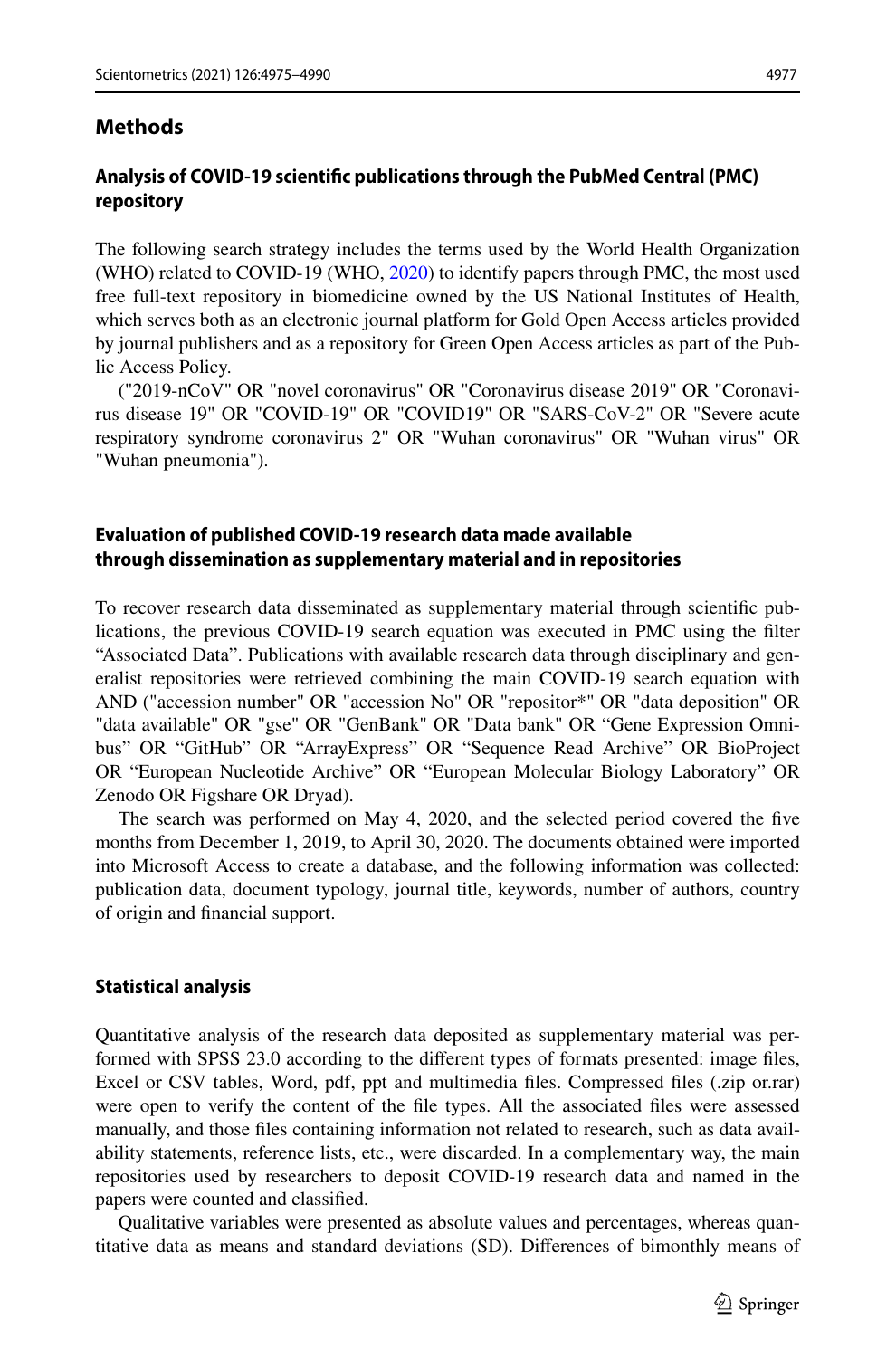articles per journal and per country were analyzed by the related-samples Wilcoxon signed rank test, giving that, once assessed by the Kolmogorov–Smirnov test, these samples did not follow a normal distribution. A p value of  $\leq$  0.05 was considered statistically significant.

Additionally, a qualitative study of the content of the research data was performed carrying out an analysis of the keywords present in the articles.

### **Results**

The PMC search related to COVID-19 generated a total of 5,905 records, of which 1,132 papers had associated data and, after discarding those articles containing fles with no relevant research information, a fnal sample of 804 papers (13.6% of the total) included underlying research data. From these 804 works, a 77.4% contained supplementary material. The analysis of publications by fortnights from December 1 to April 31 showed that no articles were published until the 2nd fortnight of January  $(n=27)$ , with the first document a letter published by the *New England Journal of Medicine* on January 18, and this value increased to 237 documents during the 2nd fortnight of April. The percentage of funded articles out of the total showed an oscillating evolution, with values of 63%, 49% and 55% during January, February and March, but in April, this percentage descended to percentages between 38 and 41% by fortnight (Fig. [1](#page-3-0)).

Table [1](#page-4-0) shows the evolution of the publication on COVID-19 pandemics. The most productive journals were the *New England Journal of Medicine*, *Lancet* and *Lancet Infectious Diseases*, publishing 39, 32 and 25 articles, respectively, and the most used repositories were GitHub (21 appearances) and GenBank (20 appearances). A total of 68.8% of the retrieved documents were journal articles, and 20.4% corresponded to letters, while the rest of the typologies were less representative.

The retrieved works were published in a total of 335 journals, with a mean number of articles per journal of  $2.40 \pm 3.80$  (range 1–38). The production increased significantly with a statistical diference between the articles/journal mean of the January–February



<span id="page-3-0"></span>**Fig. 1** Number of articles, funded research, supplementary material and number of cases worldwide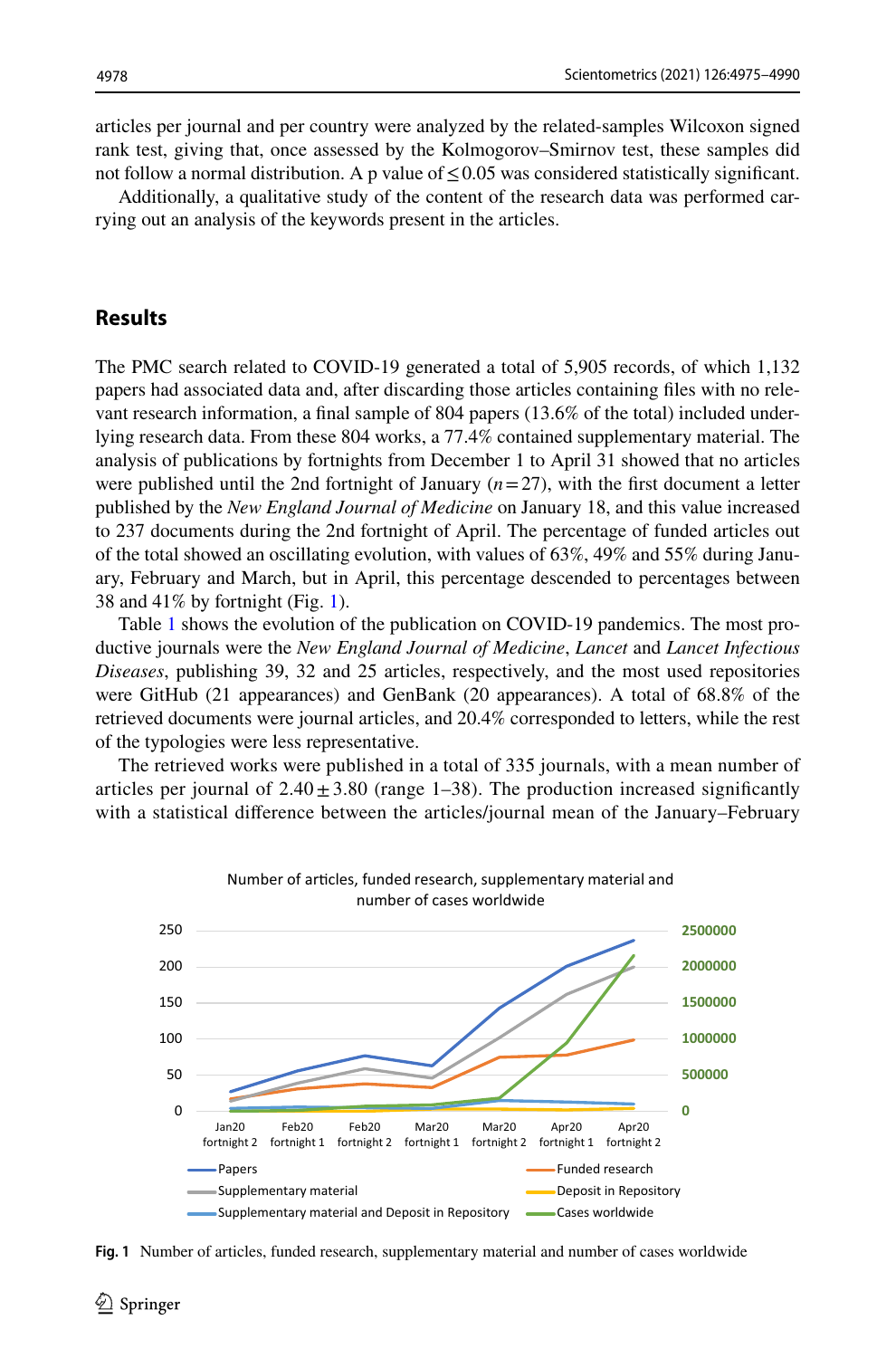<span id="page-4-0"></span>

|                               |              |                           |                | Table 1 Evolution from January to April 2020 of the research data publication on COVID-19 pandemics in the form of supplementary material or deposited in repositories |                   |                                    |                   |
|-------------------------------|--------------|---------------------------|----------------|------------------------------------------------------------------------------------------------------------------------------------------------------------------------|-------------------|------------------------------------|-------------------|
| Fortnight                     | Total papers | Journal name              | Total papers   | Key words                                                                                                                                                              | Total papers      | Repository                         | Total papers      |
| Jan20 fortnight 2             | 27           | Engl J Med<br>Z           | 4              | Genome                                                                                                                                                                 | 4                 | GenBank                            | 3                 |
|                               |              | The Lancet                | 4              | MERS-CoV: Wuhan                                                                                                                                                        | 3                 |                                    |                   |
|                               |              | Emerg Microbes Infect     | 4              | Pneumonia; Polymerase chain<br>Emerging infectious disease;<br>Bats; Diagnosis; Emerging;<br>reaction (PCR); Virus                                                     | $\mathbf{\Omega}$ |                                    |                   |
| Feb <sub>20</sub> fortnight 1 | 56           | J Med Virol               | ᆉ              | MERS-CoV                                                                                                                                                               | ७                 | GenBank                            | 3                 |
|                               |              | Engl J Med; Lancet;<br>Z  | 3              | Zoonosis                                                                                                                                                               |                   | BioProject; Github; Sequence       | $\mathbf{\Omega}$ |
|                               |              | Euro Surveill; J<br>Virol |                | Epidemiology; Pneumonia; SARS-<br>CoV; Wuhan; Antiviral Therapy                                                                                                        | 4                 | Read Archive (SRA)                 |                   |
| Feb20 fortnight 2             | 77           | The Lancet                | ⊢              | Pneumonia                                                                                                                                                              |                   | Github                             | 4                 |
|                               |              | The Lancet Infect Dis     | ७              | SARS-CoV                                                                                                                                                               | ∘                 |                                    |                   |
|                               |              | J Clin Med                | ७              | Epidemic                                                                                                                                                               |                   |                                    |                   |
| Mar20 fortnight 1             | 63           | J Infect                  | 4              | SARS-CoV                                                                                                                                                               |                   | Protein Data Bank (PDB);           | $\mathcal{L}$     |
|                               |              | The Lancet                | ç              | Spike protein                                                                                                                                                          |                   | Electron Microscopy Data Bank      |                   |
|                               |              | The Lancet Infect Dis     |                | 2 (ACE2); MERS-CoV; Pneu-<br>Angiotensin converting enzyme<br>monia                                                                                                    |                   | (EMDB); GenBank; GISAID            |                   |
| Mar <sub>20</sub> fortnight 2 | 143          | N Engl J Med              | $\infty$       | Pneumonia                                                                                                                                                              |                   | Github                             | ∘                 |
|                               |              | The Lancet Infect Dis     | ┍              | spike protein                                                                                                                                                          | $\circ$           | Gene Expression Omnibus (GEO)      | 3                 |
|                               |              | Emerg Microbes Infect     | ७              | 2 (ACE2); Molecular docking;<br>Angiotensin converting enzyme<br>Pandemics                                                                                             | 5                 |                                    |                   |
| Apr20 fortnight 1             | 201          | N Engl J Med              | $\overline{1}$ | Pandemics                                                                                                                                                              | ٥                 | Github                             | 4                 |
|                               |              | Eur Heart J               | $\overline{ }$ | Outbreak; Public health                                                                                                                                                |                   | GenBank                            | $\epsilon$        |
|                               |              | Int J Nurs Sci            | $\overline{ }$ | Polymerase chain reaction (PCR)                                                                                                                                        | ७                 | Protein Data Bank (PDB);<br>GISAID | $\mathbf{C}$      |
|                               |              |                           |                |                                                                                                                                                                        |                   |                                    |                   |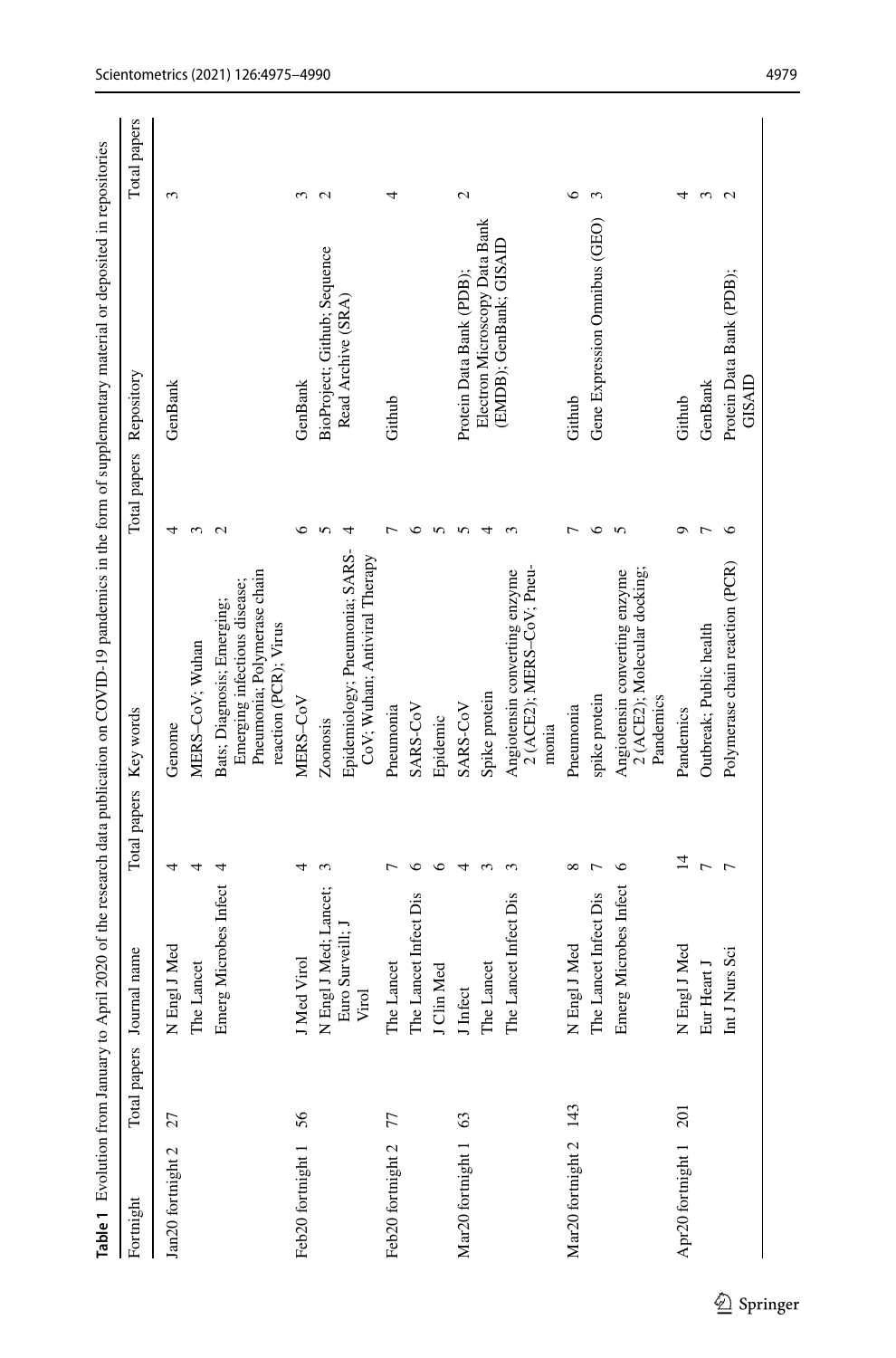| Table 1 (continued)  |                     |                       |                        |                                                                                                                                                |                         |                       |              |
|----------------------|---------------------|-----------------------|------------------------|------------------------------------------------------------------------------------------------------------------------------------------------|-------------------------|-----------------------|--------------|
| tnight<br>Springer   | <b>lotal</b> papers | lournal name          | Total papers Key words |                                                                                                                                                | Total papers Repository |                       | Total papers |
| pr20 fortnight 2 237 |                     | I Arthroplasty        |                        | Pandemics                                                                                                                                      |                         | Github                |              |
|                      |                     | The Lancet            |                        | Clinical characteristics; Diagno-<br>sis; E-health; Infectious disease;<br>Antiviral Therapy; Arthroplasty;<br>Statistic model; Therapy        |                         | GenBank               |              |
|                      |                     | The Lancet Infect Dis |                        | Psychological disorders; Public<br>ity; Orthopaedic; Pneumonia;<br>health; SARS; Spike protein;<br>Molecular dynamics; Mortal-<br>Surveillance |                         | GISAID; Mendeley Data |              |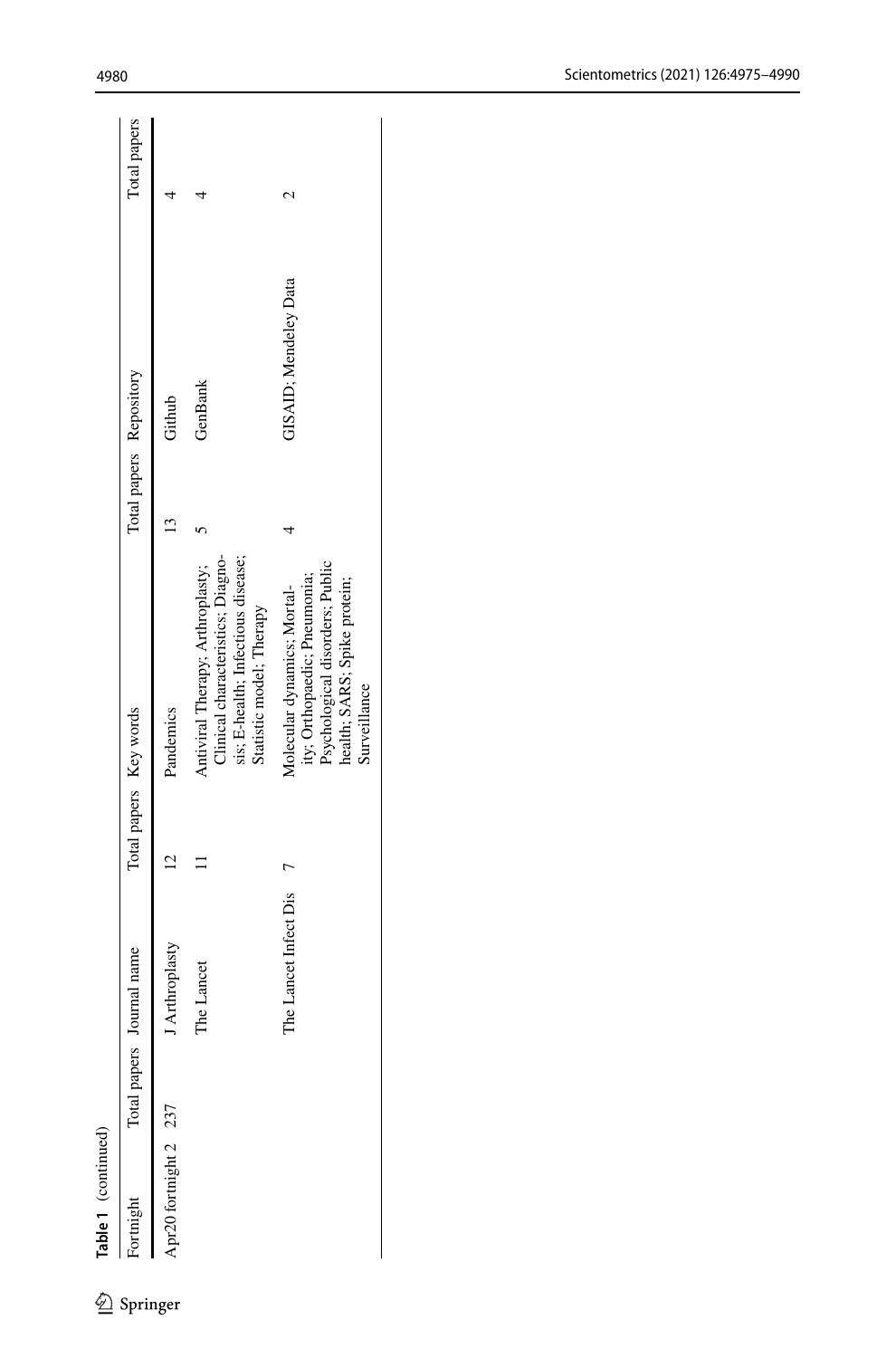

<span id="page-6-0"></span>**Fig. 2** Bimonthly mean production of articles per journal. Related-samples Wilcoxon signed rank test: *p*=0.0001

period  $(0.48 \pm 1.41)$  and the mean of March–April period  $(1.92 \pm 2.83)$  (Related-samples Wilcoxon signed rank test,  $p = 0.0001$ ) (Fig. [2](#page-6-0)).

The evolution of the publication of articles during the pandemics per country showed that of the 27 papers published in January, China participated in 16, and its production grew exponentially until the second fortnight of March, while in the same period, the United States of America (USA) took part in 5 papers and the United Kingdom (UK) and France in 3 papers. Nevertheless, the production of the European Union (EU) countries started to increase since the frst fortnight of March, and at the end of April, the EU countries, especially Italy (71), France (40) and Germany (36), became the most productive. The USA followed a similar pace, and the Far and Middle East countries experienced milder growth, as did the UK (Fig. [3](#page-7-0)a).

Figure [3](#page-7-0)b shows the international collaboration, where the size of the spheres represents the number of works with the participation of one country. China, with 323 authorships (39.68%), followed by the USA with 249 (30.58%) and the UK ( $n=106$ , 13.02%), are the most productive countries in this study. The colour of the spheres identifes the continent where a country is located, and the thickness of the lines shows the degree of collaboration. China and the USA have the most intense collaboration (73 works in common).

Regarding the production per country, 88 diferent countries published COVID-19 related scientific data, with a mean number of articles per country of  $14.60 \pm 44.46$ (range 1–322). The production per country also increased, with a signifcant diference between the articles/country mean of the January–February period  $(2.78 \pm 10.05)$  and the March–April mean  $(11.82 \pm 34.64)$  (Related-samples Wilcoxon signed rank test,  $p=0.0001$ ) (Fig. [4\)](#page-8-0).

The study of the degree of collaboration between authors shows that most of the articles were signed by 2 to 5 authors, followed by 6 to 10, and Fig. [5](#page-8-1) shows that this diference is growing. Nevertheless, papers signed by a single author are scarce (Fig. [5\)](#page-8-1). Regarding the journal articles, there is one document signed by 127 authors, 54 documents signed by 4 authors, 55 documents signed by 5 authors and 31 articles signed by a single author. However, the letters are also signed by quite a few authors;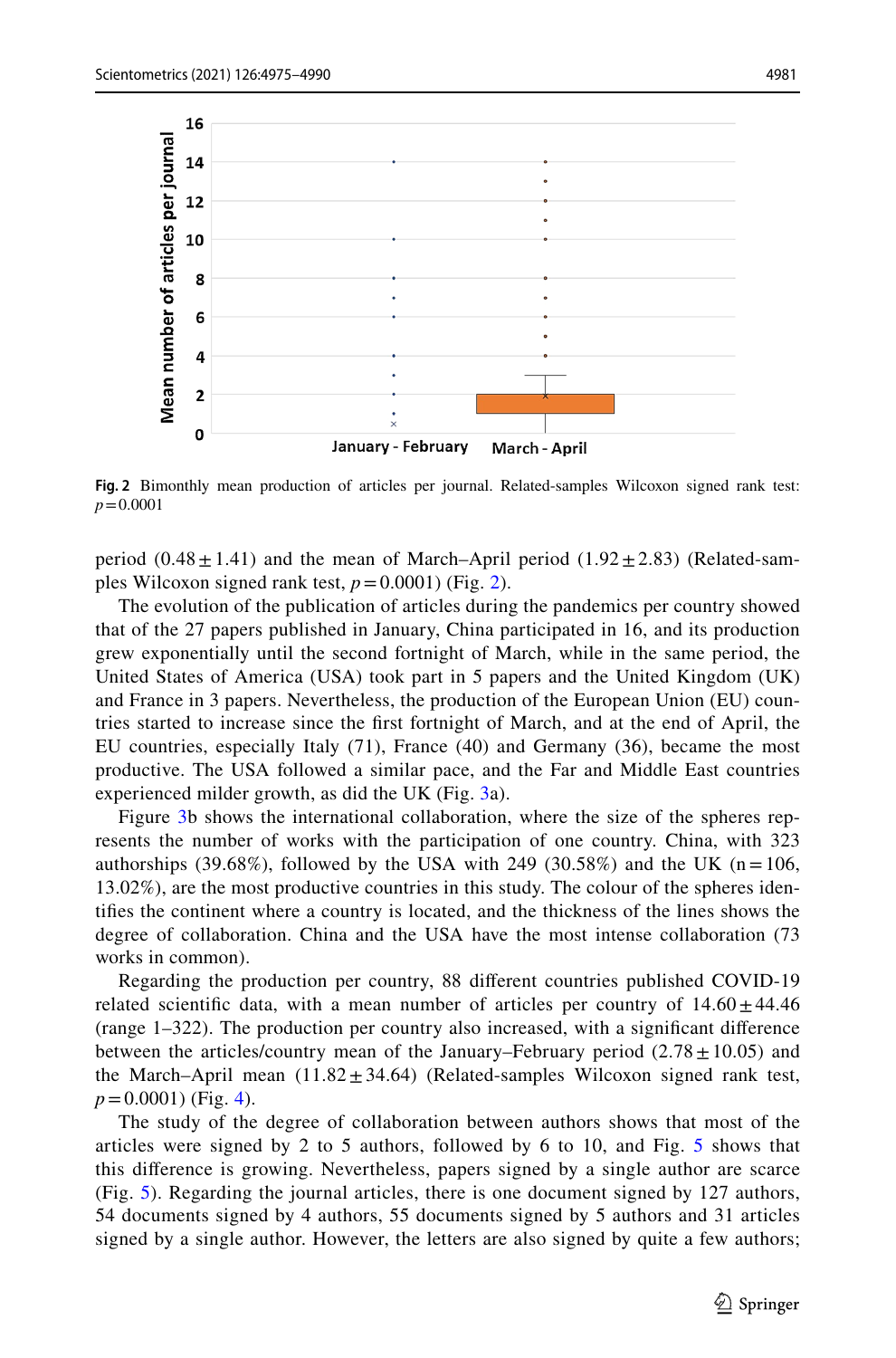

<span id="page-7-0"></span>**Fig. 3 a** Evolution of publications per authors' country of afliation. **b** International collaboration network. (The size of the node is proportional to the number of documents generated by each country. The color of the nodes is the same in all countries belonging to the same continent. The width of the lines represents the numbers papers in collaboration between the countries.)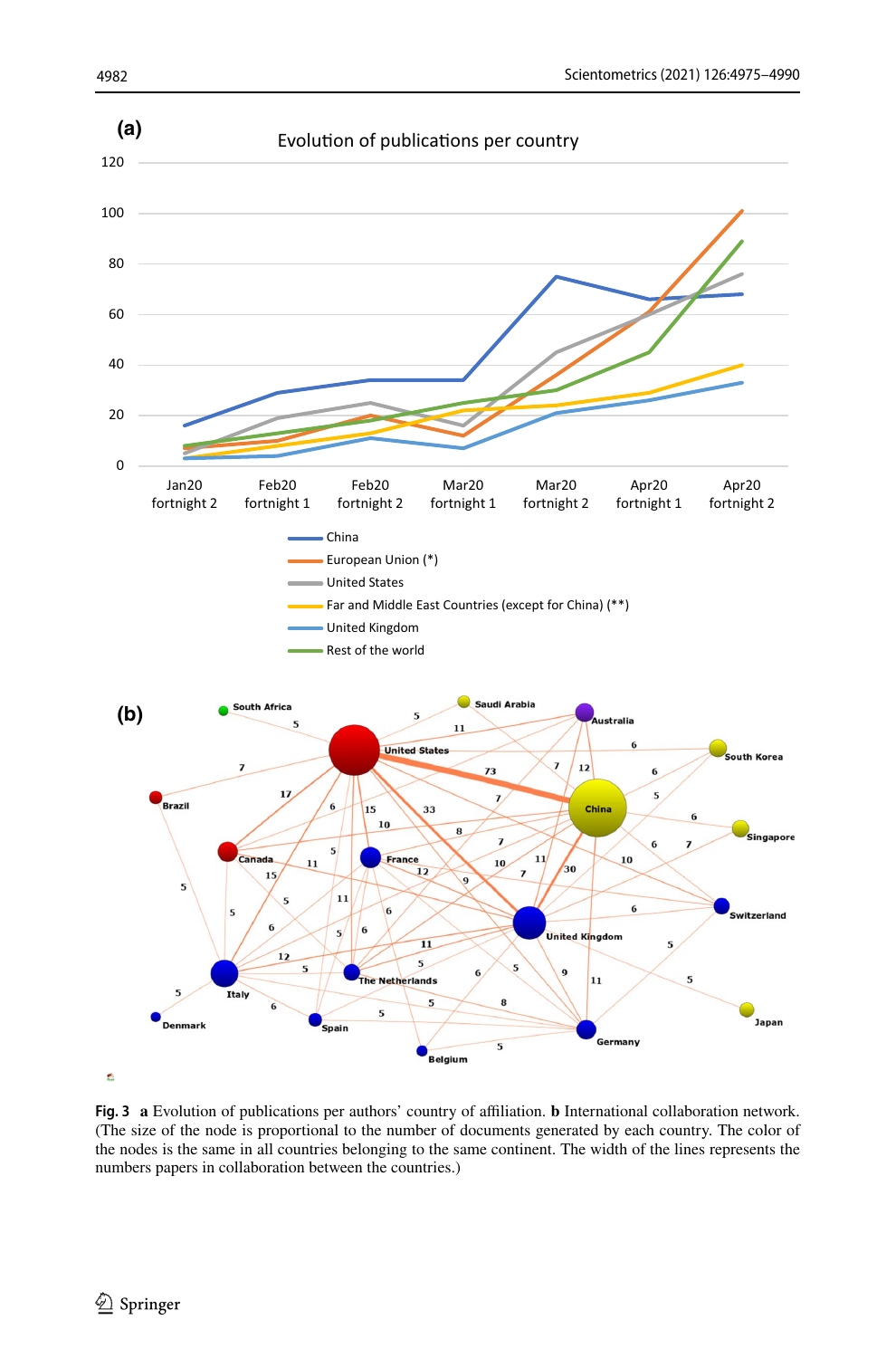

<span id="page-8-0"></span>**Fig. 4** Bimonthly mean production of articles per country. Related-samples Wilcoxon signed rank test: *p*=0.0001



<span id="page-8-1"></span>**Fig. 5** Evolution of collaboration according to the number of authors signing the papers

there are 21 letters signed by 3 authors, 22 signed by 5 authors and 8 letters signed by 12 authors (Lucas-Dominguez et al., [2020](#page-14-9)).

The analysis of supplementary material showed that the most frequent types of fles were mainly PDF and DOC, which were found in 42.75% and 32.56% of the articles, respectively (Table [2\)](#page-9-0). These fles were mostly fgures and tables related to DNA, RNA, protein sequence analysis and molecular signalling pathways; other frequently observed documents are checklists, clinical protocols and informed consents.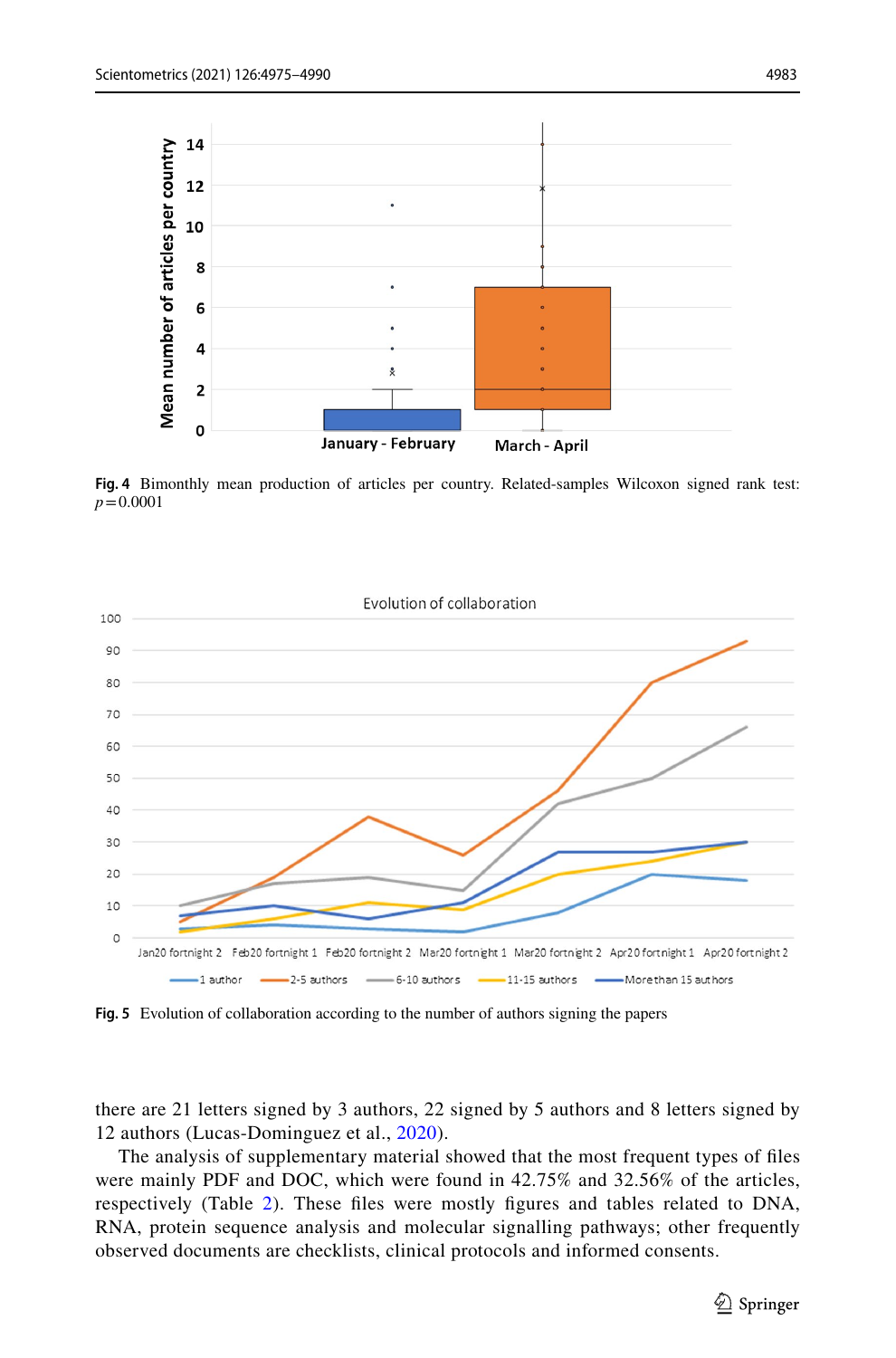| Type of files             | $N^{\circ}$ papers | $N^{\circ}$ files | Average of<br>files/articles | % articles /total | % files /total |
|---------------------------|--------------------|-------------------|------------------------------|-------------------|----------------|
| PDF                       | 348                | 530               | 1.52                         | 42.75%            | 41.31%         |
| DOC/DOCX                  | 265                | 394               | 1.49                         | 32.56%            | 30.71%         |
| JPEG/JPG/TIF/TIFF/PNG/GIF | 31                 | 79                | 2.55                         | 3.81%             | 6.16%          |
| XLS/XLSX                  | 65                 | 110               | 1.69                         | 7.99%             | 8.57%          |
| MOV/MP4/WMV/MPG/AVI       | 25                 | 45                | 1.80                         | 3.07%             | 3.51%          |
| PPT/PPTX                  | 10                 | 12                | 1.20                         | 1.23%             | 0.94%          |
| <b>EPS</b>                | 1                  | $\overline{c}$    | 2.00                         | 0.12%             | 0.16%          |
| <b>HTML</b>               | $\overline{2}$     | 3                 | 1.50                         | 0.25%             | 0.23%          |
| <b>CSV</b>                | 8                  | 45                | 5.63                         | 0.98%             | 3.51%          |
| XML/GZ                    | 29                 | 32                | 1.10                         | 3.56%             | 2.49%          |
| <b>TXT/PL</b>             | 1                  | 1                 | 1.00                         | 0.12%             | 0.08%          |
| М                         | 1                  | 3                 | 3.00                         | 0.12%             | 0.23%          |
| <b>MAT</b>                | 1                  | $\overline{4}$    | 4.00                         | 0.12%             | 0.31%          |
| SuppDOI                   | 10                 | 10                | 1.00                         | 1.23%             | 0.78%          |
| 7z                        | 1                  | 1                 | 1.00                         | 0.12%             | 0.08%          |
| <b>FLV</b>                | 3                  | 3                 | 1.00                         | 0.37%             | 0.23%          |

<span id="page-9-0"></span>**Table 2** Type of fles of supplementary materials analysed

## **Discussion**

This study has revealed the availability of research data published as supplementary material or deposited in repositories from the articles on COVID-19 indexed in PMC, as well as the evolution, documentary typology, subject matter and fnancing during the frst months of the pandemic. The visualization by fortnights showed an increase in the scientifc production of COVID-19 related studies. To statistically demonstrate this increase, we perform a bimonthly comparison since, as expected after the declaration of this crisis as an official pandemics, March 2020 supposed a critical moment, which demonstrated empirically the high speed of response of research worldwide. Nevertheless, despite the extraordinary number of articles published and their continuous increase, only 13.6% contained supplementary material or data deposited in repositories. Research data sharing has evolved equally in case of the attachment as supplementary material of the article, while the deposit of material in a repository was invariable over time. While the number of articles has increased exponentially since the 2nd fortnight of March 2020, coinciding with the increase in the number of cases confrmed by COVID-19 as the pandemic progresses, the response of funding has grown modestly, although we need to keep in mind that the results of these works may not yet have been published as their funding began in early 2020. In addition to the low percentage of deposited data, it has been reported that patient-level COVID-19 data is not publicly available. In the current era of global interaction via the Internet, it would be desirable that electronic patient records, conveniently anonymized, were also available to researchers (Rios et al., [2020](#page-14-10)).

In parallel to the growth in the number of articles, numerous journals have published related articles (*n*=335). High-impact generalist journals (such as *N Engl J Med*, *Lancet* and *Science*) have published more articles than journals on infectious diseases, public health, critical care medicine and respiratory systems. In total, 20.40% of published articles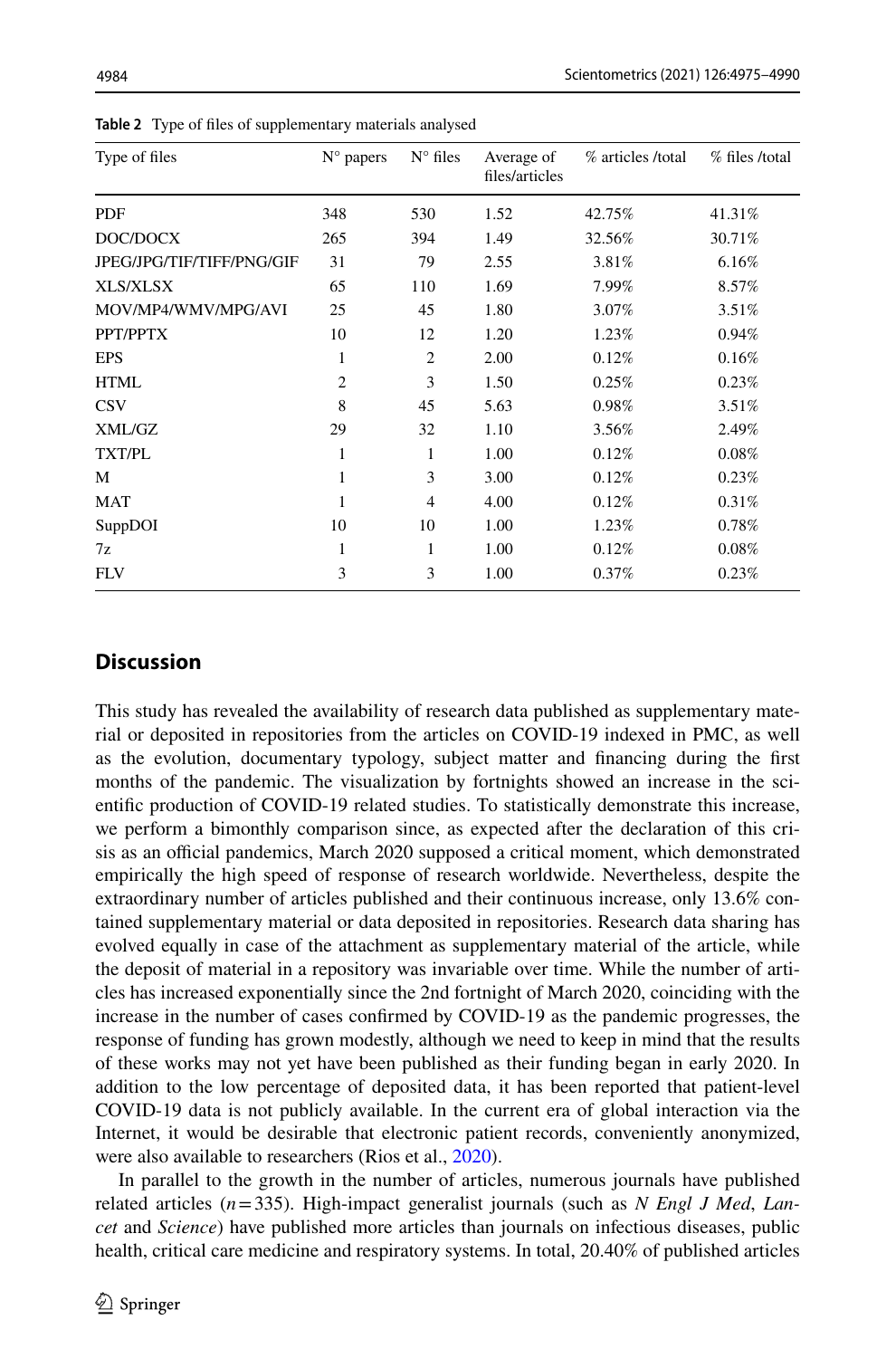are letters, reviews (6.47%) or editorials (2.99%), without appreciating changes in the percentages of letters regarding journal articles (68,78%) throughout the fortnights (ranging between 20 and 30%). In a previous study, only 46% of papers were found to be articles or reviews (Aleixandre-Benavent et al., [2020\)](#page-13-7), and in another study that analyzed the open data in 140 articles from fve high impact journals, most of the published papers were opinion papers, case reports, and reviews (Gkiouras et al., [2020](#page-13-8)). It seems that all journals have something to convey to their readers regarding COVID-19. However, the information disseminated through peer-reviewed journals and the data sets published as supplementary material or deposited in online repositories are both vital for researchers and decision-makers (Dye et al., [2016;](#page-13-9) Modjarrad et al., [2016](#page-14-11); Whitty et al., [2015](#page-15-3)).

The frequency and evolution of the keywords collected by fortnights shows the chronology of the main events that have marked this health crisis. On December 31, the WHO was alerted of a cluster of *pneumonia* cases of unknown aetiology in *Wuhan*. The 1<sup>st</sup> fortnight of January, *MERS*, *SARS*, and infuenza viruses were ruled out as causative pathogens of this *emerging outbreak,* and the origin of the *zoonosis* in a *bat* was investigated as a reservoir. China publicly shared the *gene sequence* of the novel coronavirus SARS-CoV-2, establishing *polymerase chain reaction* diagnostic testing. During the 2nd half of January, the National Genomics Data Center of China launched the 2019 novel coronavirus database to release the *genome* of SARS-CoV-2, and the NIH started working on *vaccines*. On January 30, the WHO declared the COVID-19 *outbreak* a Public Health Emergency of International Concern. The 1st fortnight of February, the disease was officially called COVID-19, and scientifc researchers discovered the SARS-CoV-2 *spike protein* binding to its human cell receptor protein called *ACE2* (Scudellari, [2020](#page-14-12)). The 1<sup>st</sup> fortnight of March, the WHO declared a *pandemic* and announced that no pharmaceutical *therapies* had yet been shown to be safe and efective for the *treatment* of COVID-19 (Li et al., [2020](#page-14-0); WHO, [2020\)](#page-15-4). Following these events, some words are related to the specifc topic of the journals, but more general terms stand out in almost all journals: epidemiological concepts (such as pandemics and outbreak), respiratory diseases (such as pneumonia and SARS-CoV, since the lung is a target organ in this infection), biological markers (such as spike proteins, ACE2, polymerase chain reaction), virology and genetics (genome of the virus). Since the articles analysed were published at the beginning of the outbreak, it is possible that a large part of them are notifcations and reports of the place where the outbreak occurred, laboratory data, information obtained from previous outbreaks with similar organisms, mechanisms of transmission, natural history of infection, populations at risk, treatments being used to control the disease, diagnostic tests and genetic sequence information of the virus. Although early case studies of COVID-19 usually contain few patients, these are very important because they contain critical information about the contacts that transmitted the infection and those that the patient had subsequently, allow estimation of incubation periods, describe clinical manifestations, provide key laboratory and radiological information and facilitates decision making in concomitant diseases (Heymann, [2020](#page-13-10)).

A significant feature of the modern response to epidemics is the ability to efficiently exploit all available data, which can facilitate evidence-based research and decisionmaking (Campos et al., [2015](#page-13-11); Cori, [2017;](#page-13-12) WHO Ebola Response Team, [2014](#page-15-5)). For example, analysis of data on epidemics can be used to predict outbreaks in other regions and the most signifcant factors associated with the disease, such as biological, environmental and climatic factors (humidity, temperature and rainfall), quality housing, transport conditions and population density, among others (Wu et al., [2018\)](#page-15-6). However, experiences with data storage and use in epidemics have not always been conclusive. Thus, it has been reported that data sharing was important during the infuenza virus A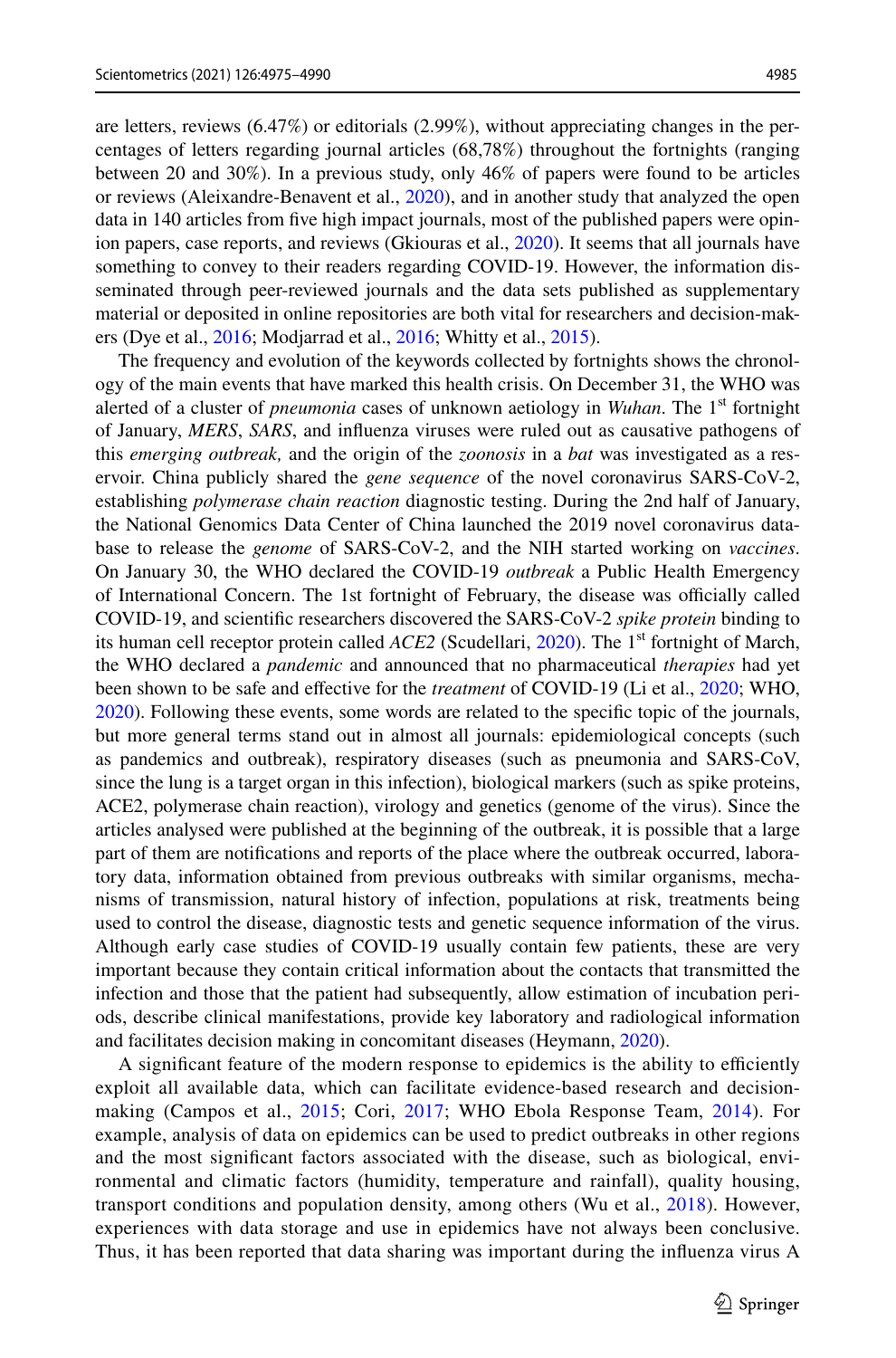subtype H1N1 epidemic of 2009; however, it was not as signifcant with the Middle East Respiratory Syndrome (MERS) epidemic, frst reported in Saudi Arabia in 2012, and the Ebola epidemics in 2014–2016, which revealed gaps in the open availability of the genetic sequences of the virus (Yozwiak et al., [2015\)](#page-15-2). The Ebola, dengue and Zika epidemics have evidenced the need to develop infrastructures for the proper management of data of interest to public health (D'Agostino et al.,  $2018$ ), as well as the establishment of codes of conduct that should govern the exchange of data on new biological threats (Capua, [2016\)](#page-13-14).

The geographical production of papers has followed a pace very much in line with the expansion of the disease, with China leading the publication in the frst fortnight of January and growing until March and being overtaken by the EU and USA in April, coinciding with the virus expansion in these areas.

The analysis of supplementary material showed that three-quarters of the documents were PDF and DOC, containing mostly textual or graphic materials complementary to the research, and a percentage that barely reached 10% (73 papers) were fles with reusable data formats (xls and csv), which is equivalent to 1.2% of the 5,905 records published and analysed in this work. Furthermore, 68.78% of the documents retrieved in this work were originals or revisions (6.47%), which could include underlying research data. It is not unreasonable to say that this is a very low percentage that does not respond to recommendations and calls for sharing research data. The previous study by Gkiouras et al., [\(2020](#page-13-8)) also showed a low percentage, since only one out of the 140 articles on Covid-19 published in high-impact journals (0.7%), provided complete open data. This percentage may be diminished by classic impediments to data sharing, such as restrictions due to intellectual property, confdentiality problems, limitations of technical resources and humans, and the lack of incentives for researchers who deposit their data. Co-authoring an article and being cited frequently are often the only rewards for sharing information that can take years to collect and months of hard work to select. In short, we are in an era in which the scientifc community is still debating the pros and cons of data sharing (Aleixandre-Benavent et al., [2018;](#page-13-15) Chretien et al., [2016](#page-13-5); Sixto-Costoya et al., [2020;](#page-14-13) Vidal-Infer et al., [2019](#page-14-14); Walport & Brest, [2011\)](#page-14-15). This low percentage does not extend to gene sequence repositories, where scientists often share the sequences at the same time as they are discovered (Chretien et al., [2016;](#page-13-5) Pham-Kanter et al., [2014\)](#page-14-16).

In global public health emergencies, it should be mandatory to disseminate any information that may be of value in fighting the crisis. For this to be done efficiently, there is a need to develop agreed global standards for sharing data and results for scientists, institutions and governments (Capua, [2016;](#page-13-14) McNutt, [2016](#page-14-17); Modjarrad et al., [2016\)](#page-14-11). Establishing data sharing as the gold standard of any published work may be crucial to contain the current and future possible health emergencies that may come from emerging biological threats. To overcome existing misgivings about data sharing, embargo periods could be established, but these should not delay data use, and codes of conduct for data on epidemics should be established (Capua, [2016](#page-13-14); Research Data Alliance, [2020\)](#page-14-18). The International Committee of Medical Journal Editors confrmed that the pre-publication dissemination of critical public health information in the context of WHO-declared health emergencies will not prejudice the publication of works (ICMJE [2020\)](#page-13-16). An example of the importance of the data repository for some government institutions is provided by the NIH strategic plan for the decade 2017–2027, which involves improvements in data infrastructures, integration of individual data sets, new tools and resources for data analysis, and incorporation of FAIR principles (fndability, accessibility, interoperability and reusability) (Wilkinson et al., [2016;](#page-15-1) National Institutes of Health Office of Strategic Coordination, [2020\)](#page-14-19).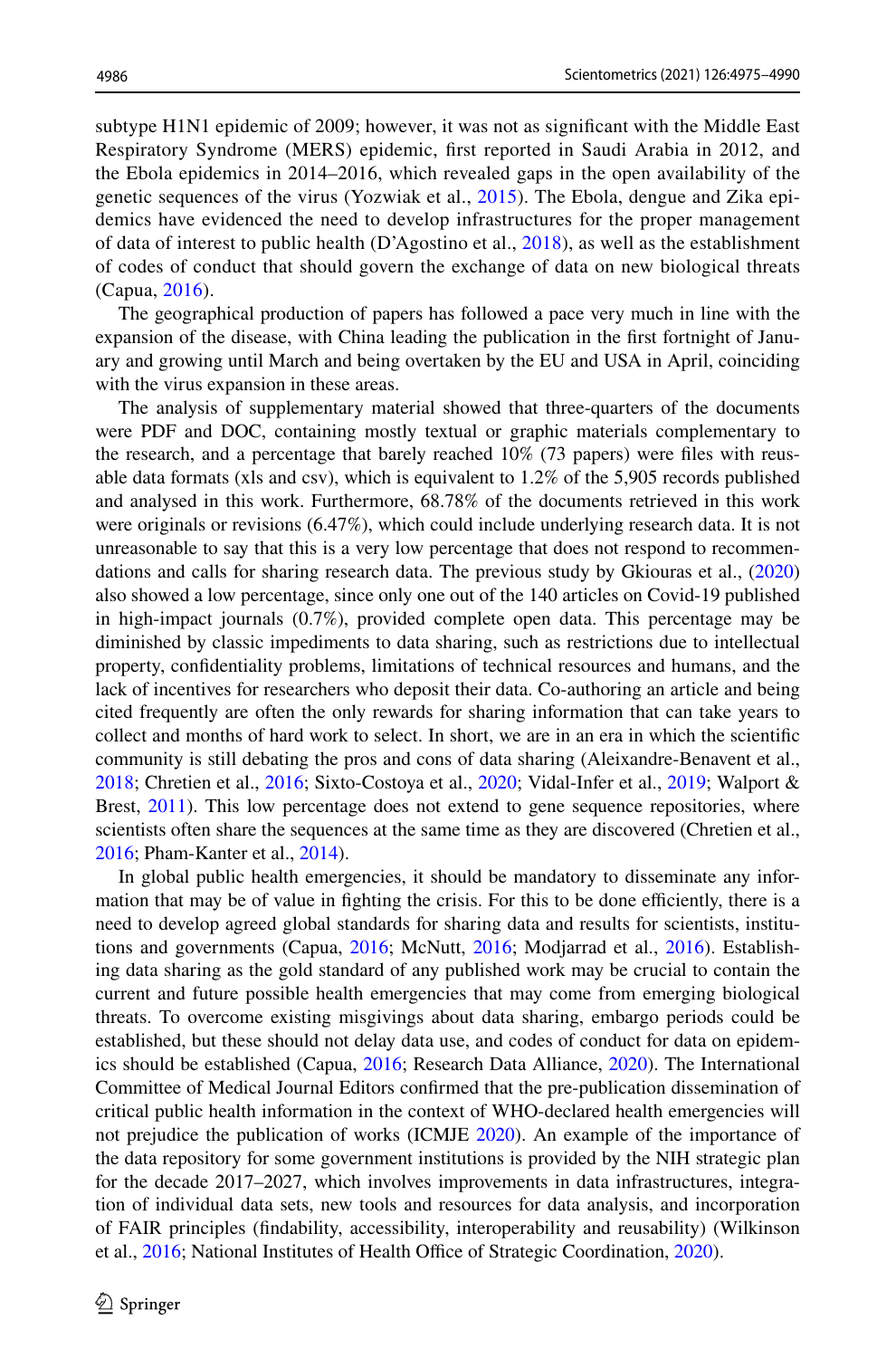Accelerated reporting and data repository should include both clinical trials and epidemiological surveillance studies, observational studies, information on the virus and its genetic sequences, and disease control programmes (Moorthy et al., [2020\)](#page-14-20). These emerging data, properly integrated, allow for the refnement of risk assessment and the provision of recommendations to countries for the management of the epidemic (Heymann, [2020;](#page-13-10) Yozwiak et al., [2015\)](#page-15-2). To facilitate research on the disease, journals and publishers around the world issued a joint statement promising full cooperation in data exchange. These measures include, in addition to providing open access to all peer-reviewed research, sharing research fndings prior to peer review, including protocols, results, and data ("Calling all coronavirus researchers", [2020\)](#page-13-17). However, the emergency initiative to share research fndings prior to peer review by means of preprints implies a reduction in quality control that can lead to the dissemination of erroneous information. Some data series may have errors, which could generate misleading conclusions, with the consequences that this may have for the health of the population (Rinott et al., [2020\)](#page-14-21). Therefore, researchers who reuse Covid-19 data should be cautious because the fact that they are fndable does not guarantee their quality. It has been reported that some of the frst published articles on COVID-19 had to be withdrawn because of quality issues, and the Retraction Watch blog has created a special list for COVID-19 publications (Retraction Watch, [2020\)](#page-14-22).

### **Limitations and future work**

We have analysed only papers on COVID-19 indexed in PMC, so additional documents included in other repositories may have been omitted. Future work should look at other possible literature sources and explore whether funding had a positive efect on the publication and storage of free reusable data.

#### **Conclusion**

During the current pandemic, there has been a massive publication of articles, and many journals have released them for open access. However, the deposit of supplementary material and data in repositories amounts to only 13.6%, and reusable data reaches just 1.2%. From these percentages, it can be deduced that data sharing is not a common practice, even in health emergencies, such as the present one. Therefore, greater awareness and more efficient infrastructures are necessary. High-impact generalist journals have accounted for a large share of global publishing. The topics most often covered are related to epidemiological and public health concepts, genetics, virology and respiratory diseases, such as pneumonia. However, it is essential to interpret these data with caution and to follow the evolution of publications and their funding in the coming months.

**Acknowledgements** Authors would like to thank Dr. Daniel López-Padilla for his valuable statistical assistance to this work.

**Author contributions** All listed authors meet ICMJE requirements: (1) Substantial contributions to the conception or design of the work, or the acquisition, analysis, or interpretation of data for the work; AND (2) Drafting the work or revising it critically for important intellectual content; AND (3) Final approval of the version to be published; AND (4) Agreement to be accountable for all aspects of the work in ensuring that questions related to the accuracy or integrity of any part of the work are appropriately investigated and resolved.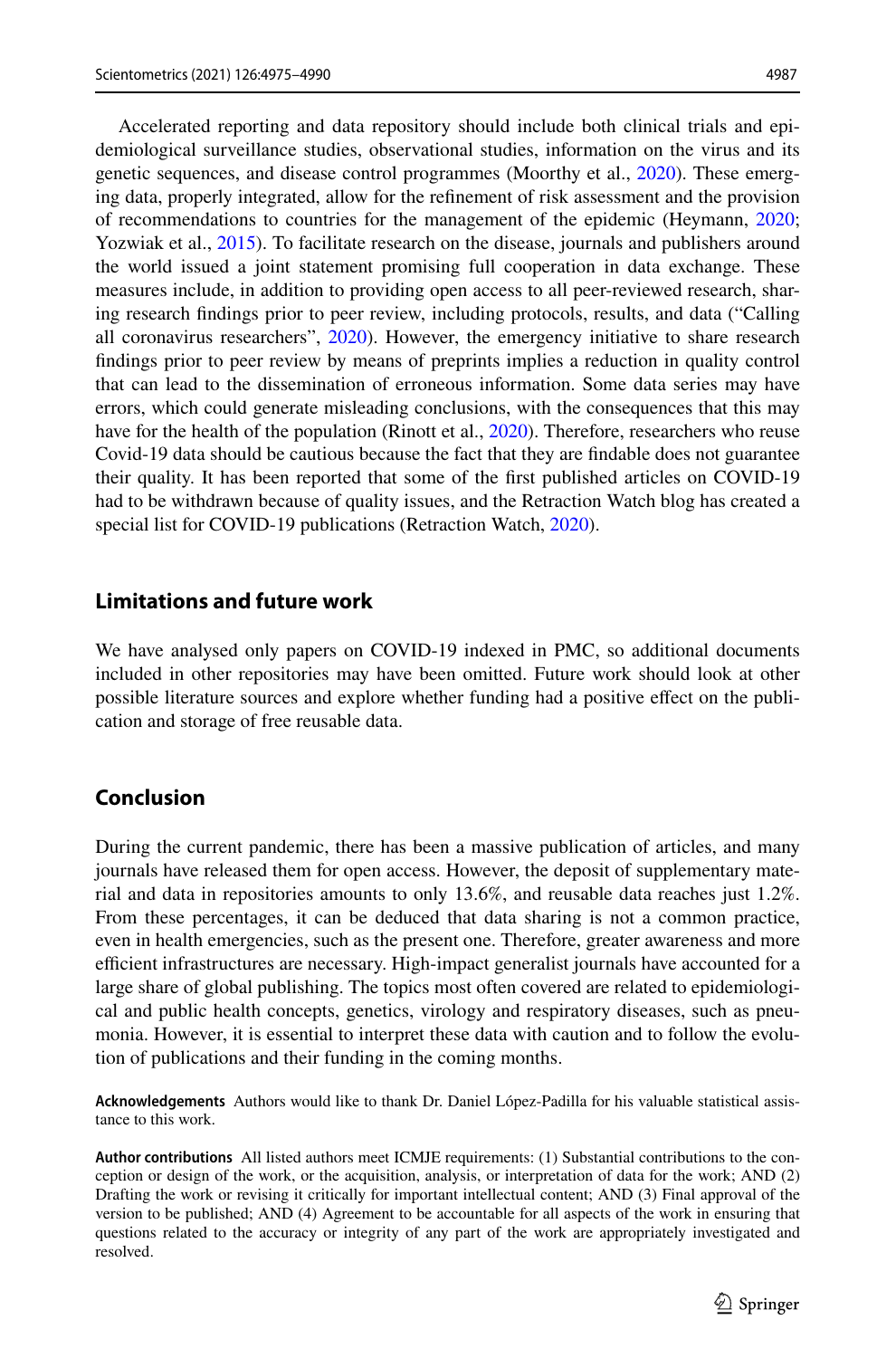**Funding** This work benefted from assistance by Spanish Ministry of Science and Innovation (PID2019-105708RB-C22, PID2019-108579RB-I00 and BES-2016–079394) and the CIBERONC (CB16/12/00350).

**Data availability** The data generated and used during this research are openly available from Zenodo.org public repository at [https://doi.org/10.5281/zenodo.3967025.](https://doi.org/10.5281/zenodo.3967025)

#### **Declarations**

**Confict of interest** The authors report no conficts of interest.

#### **References**

- <span id="page-13-7"></span>Aleixandre-Benavent, R., Castelló-Cogollos, L., & Valderrama-Zurián, J.-C. (2020). Information and communication during the early months of Covid-19. Infodemics, misinformation and the role of information professionals. *El profesional de la información*. [https://doi.org/10.3145/epi.2020.jul.08.](https://doi.org/10.3145/epi.2020.jul.08)
- <span id="page-13-15"></span>Aleixandre-Benavent, R., Lucas-Domínguez, R., Sixto-Costoya, A., & Vidal-Infer, A. (2018). The sharing of research data in the cell & tissue engineering area: Is It a common practice? *Stem Cells and Development, 27*(11), 717–722. [https://doi.org/10.1089/scd.2018.0036.](https://doi.org/10.1089/scd.2018.0036)
- <span id="page-13-0"></span>Alsheikh-Ali, A. A., Qureshi, W., Al-Mallah, M. H., & Ioannidis, J. P. A. (2011). Public availability of published research data in high-impact journals. *PLoS ONE, 6*(9), e24357. [https://doi.org/10.1371/journal.](https://doi.org/10.1371/journal.pone.0024357) [pone.0024357](https://doi.org/10.1371/journal.pone.0024357).
- <span id="page-13-1"></span>Bertagnolli, M. M., Sartor, O., Chabner, B. A., Rothenberg, M. L., Khozin, S., Hugh-Jones, C., et al. (2017). Advantages of a truly open-access data-sharing model. *The New England Journal of Medicine, 376*(12), 1178–1181.<https://doi.org/10.1056/NEJMsb1702054>.
- <span id="page-13-17"></span>Calling all coronavirus researchers: keep sharing, stay open. (2020). Nature, 578(7793), 7. https://doi. org/[https://doi.org/10.1038/d41586-020-00307-x.](https://doi.org/10.1038/d41586-020-00307-x)
- <span id="page-13-11"></span>Campos, G. S., Bandeira, A. C., & Sardi, S. I. (2015). Zika virus outbreak, Bahia Brazil. *Emerging Infectious DiseasesEmerging Infectious Diseases, 21*, 1885–1886.
- <span id="page-13-14"></span>Capua, I. (2016). A code of conduct for data on epidemics. *Nature, 534*(7607), 326–326. [https://doi.org/10.](https://doi.org/10.1038/534326c) [1038/534326c.](https://doi.org/10.1038/534326c)
- <span id="page-13-4"></span>cdcepi/zika. (2020). HTML, CDC Epidemic Prediction Initiative. <https://github.com/cdcepi/zika>. Accessed 19 July 2020.
- <span id="page-13-3"></span>Chretien, J.-P., Riley, S., & George, D. B. (2015). Mathematical modeling of the West Africa Ebola epidemic. *eLife, 4*, e09186. [https://doi.org/10.7554/eLife.09186.](https://doi.org/10.7554/eLife.09186)
- <span id="page-13-5"></span>Chretien, J.-P., Rivers, C. M., & Johansson, M. A. (2016). Make Data Sharing Routine to Prepare for Public Health Emergencies. *PLoS medicine, 13*(8), e1002109.<https://doi.org/10.1371/journal.pmed.1002109>.
- <span id="page-13-12"></span>Cori, A., et al. (2017). Key data for outbreak evaluation: building on the Ebola experience. *Philosophical Transactions of the Royal Society B, 372*, 20160371.
- <span id="page-13-6"></span>CSSEGISandData. (2020). *CSSEGISandData/COVID-19*. [https://github.com/CSSEGISandData/COVID-](https://github.com/CSSEGISandData/COVID-19)[19.](https://github.com/CSSEGISandData/COVID-19) Accessed 19 July 2020.
- <span id="page-13-13"></span>D'Agostino, M., Samuel, N. O., Sarol, M. J., de Cosio, F. G., Marti, M., Luo, T., Brooks, I., & Espinal, M. (2018). Open data and public health. *Revista Panamericana de Salud Publica, 42*, e66.
- <span id="page-13-9"></span>Dye, C., Bartolomeos, K., Moorthy, V., & Kieny, M. P. (2016). Data sharing in public health emergencies: A call to researchers. *Bulletin of the World Health Organization, 94*(3), 158. [https://doi.org/10.2471/](https://doi.org/10.2471/BLT.16.170860) [BLT.16.170860](https://doi.org/10.2471/BLT.16.170860).
- <span id="page-13-2"></span>Federer, L. M., Belter, C. W., Joubert, D. J., Livinski, A., Lu, Y.-L., Snyders, L. N., & Thompson, H. (2018). Data sharing in PLOS ONE: An analysis of data availability statements. *PLoS ONE, 13*(5), e0194768. [https://doi.org/10.1371/journal.pone.0194768.](https://doi.org/10.1371/journal.pone.0194768)
- <span id="page-13-8"></span>Gkiouras, K., Nigdelis, M. P., Grammatikopoulou, M. G., & Goulis, D. G. (2020). Tracing open data in emergencies: The case of the COVID-19 pandemic. *European Journal of Clinical Investigation, 50*, e13323.<https://doi.org/10.1111/eci.13323Heymann>.
- <span id="page-13-10"></span>Heymann, D. L. (2020). Data sharing and outbreaks: Best practice exemplifed. *Lancet, 395*(10223), 469– 470. [https://doi.org/10.1016/S0140-6736\(20\)30184-7](https://doi.org/10.1016/S0140-6736(20)30184-7).
- <span id="page-13-16"></span>ICMJE. (2020). Recommendations for the conduct, reporting, editing, and publication of scholarly work in medical journals. *ICMJE*. [http://www.icmje.org/recommendations/browse/publishing-and-editorial](http://www.icmje.org/recommendations/browse/publishing-and-editorial-issues/overlapping-publications.html)[issues/overlapping-publications.html](http://www.icmje.org/recommendations/browse/publishing-and-editorial-issues/overlapping-publications.html). Accessed 19 July 2020.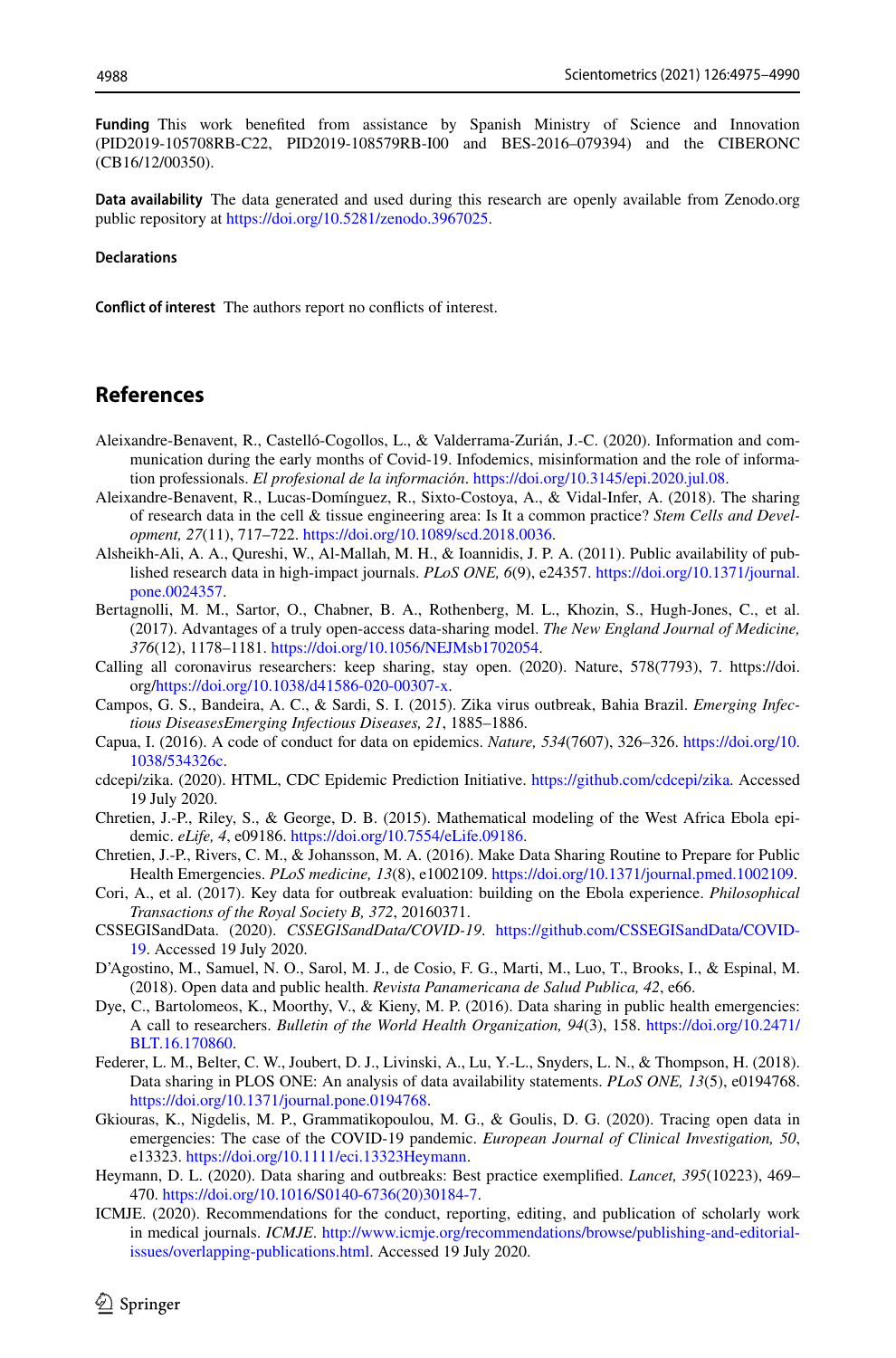- <span id="page-14-0"></span>Krumholz, H. M. (2012). Open science and data sharing in clinical research basing informed decisions on the totality of the evidence. *Circulation-Cardiovascular Quality and Outcomes, 5*(2), 141–142. [https://](https://doi.org/10.1161/CIRCOUTCOMES.112.965848) [doi.org/10.1161/CIRCOUTCOMES.112.965848](https://doi.org/10.1161/CIRCOUTCOMES.112.965848).
- <span id="page-14-9"></span>Lucas-Dominguez, R., Alonso-Arroyo, A., Vidal-Infer, A., & Aleixandre-Benavent, R. (2020, July 30). Raw data belonged to the study: The sharing of research data facing the COVID-19 pandemic. Zenodo. <https://doi.org/10.5281/zenodo.3967025>.
- <span id="page-14-17"></span>Li, Q., Guan, X., Wu, P., Wang, X., Zhou, L., Tong, Y., et al. (2020). Early transmission dynamics in wuhan, china, of novel coronavirus-infected pneumonia. *New England Journal of Medicine, 382*(13), 1199– 1207. [https://doi.org/10.1056/NEJMoa2001316.](https://doi.org/10.1056/NEJMoa2001316)
- McNutt, M. (2016). Data sharing. *Science, 351*(6277), 1007–1007. <https://doi.org/10.1126/science.aaf4545>.
- <span id="page-14-11"></span>Modjarrad, K., Moorthy, V. S., Millett, P., Gsell, P.-S., Roth, C., & Kieny, M.-P. (2016). Developing global norms for sharing data and results during public health emergencies. *Plos Medicine, 13*(1), e1001935. [https://doi.org/10.1371/journal.pmed.1001935.](https://doi.org/10.1371/journal.pmed.1001935)
- <span id="page-14-1"></span>Molloy, J. C. (2011). The open knowledge foundation: Open data means better science. *Plos Biology, 9*(12), e1001195. [https://doi.org/10.1371/journal.pbio.1001195.](https://doi.org/10.1371/journal.pbio.1001195)
- <span id="page-14-20"></span>Moorthy, V., Restrepo, A. M. H., Preziosi, M.-P., & Swaminathan, S. (2020). Data sharing for novel coronavirus (COVID-19). *Bulletin of the World Health Organization, 98*(3), 150–150. [https://doi.org/10.](https://doi.org/10.2471/BLT.20.251561) [2471/BLT.20.251561](https://doi.org/10.2471/BLT.20.251561).
- <span id="page-14-19"></span>National Institutes of Health Office of Strategic Coordination. NIH strategic plan for data science (2020). Cited 2020 January, 16. Available from: [https://datascience.nih.gov/sites/default/fles/NIH\\_Strategic\\_](https://datascience.nih.gov/sites/default/files/NIH_Strategic_Plan_for_Data_Science_Final_508.pdf) Plan for Data Science Final 508.pdf.
- <span id="page-14-16"></span>Pham-Kanter, G., Zinner, D. E., & Campbell, E. G. (2014). Codifying collegiality: Recent developments in data sharing policy in the life sciences. *PLoS ONE, 9*(9), e108451. [https://doi.org/10.1371/journal.](https://doi.org/10.1371/journal.pone.0108451) [pone.0108451](https://doi.org/10.1371/journal.pone.0108451).
- <span id="page-14-3"></span>Piwowar, H. A., & Chapman, W. W. (2010). Public sharing of research datasets: A pilot study of associations. *Journal of Informetrics, 4*(2), 148–156. [https://doi.org/10.1016/j.joi.2009.11.010.](https://doi.org/10.1016/j.joi.2009.11.010)
- <span id="page-14-18"></span>Research Data Alliance. (2020, June 30). The Value of RDA for COVID-19. *RDA*. [https://www.rd-alliance.](https://www.rd-alliance.org/value-rda-covid-19) [org/value-rda-covid-19](https://www.rd-alliance.org/value-rda-covid-19). Accessed 19 July 2020.
- <span id="page-14-22"></span>Retraction Watch. Retracted coronavirus (COVID-19) papers. Cited 2020 January, 16. Available from: [https://retractionwatch.com/retracted-coronavirus-covid-19-papers/.](https://retractionwatch.com/retracted-coronavirus-covid-19-papers/)
- <span id="page-14-21"></span>Rinott, E., Kozer, E., Shapira, Y., Bar-Haim, A., & Youngster, I. (2020). Ibuprofen use and clinical outcomes in COVID-19 patients. *Clinical Microbiology and Infection: The Official Publication of the European Society of Clinical Microbiology and Infectious Diseases, 26*(9), 1259.e5-1259.e7.
- <span id="page-14-10"></span>Rios, R. S., Zheng, K. I., & Zheng, M.-H. (2020). Data sharing during COVID-19 pandemic: What to take away. *Expert Review of Gastroenterology & Hepatology, 14*(12), 1125–1130.
- <span id="page-14-7"></span>Rivers, C. (2020). *cmrivers/ebola*. PHP. <https://github.com/cmrivers/ebola>. Accessed 19 July 2020
- <span id="page-14-2"></span>Sayogo, D. S., & Pardo, T. A. (2013). Exploring the determinants of scientifc data sharing: Understanding the motivation to publish research data. *Government Information Quarterly, 30*, S19–S31. [https://doi.](https://doi.org/10.1016/j.giq.2012.06.011) [org/10.1016/j.giq.2012.06.011](https://doi.org/10.1016/j.giq.2012.06.011).
- <span id="page-14-12"></span>Scudellari, M. (2020). Coronavirus piece by piece. *Nature, 581*(7808), 252–255. [https://doi.org/10.1038/](https://doi.org/10.1038/d41586-020-01444-z) [d41586-020-01444-z](https://doi.org/10.1038/d41586-020-01444-z).
- <span id="page-14-13"></span>Sixto-Costoya, A., Aleixandre-Benavent, R., Lucas-Dominguez, R., & Vidal-Infer, A. (2020). Title: The emergency medicine facing the challenge of open science. *Data, 5*, 28. [https://doi.org/10.3390/data5](https://doi.org/10.3390/data5020028) [020028.](https://doi.org/10.3390/data5020028)
- <span id="page-14-5"></span>Springer Nature. (2020). Recommended Data Repositories. Scientifc Data. [https://www.nature.com/sdata/](https://www.nature.com/sdata/policies/repositories) [policies/repositories](https://www.nature.com/sdata/policies/repositories). Accessed 19 July 2020.
- <span id="page-14-4"></span>Tenopir, C., Dalton, E. D., Allard, S., Frame, M., Pjesivac, I., Birch, B., et al. (2015). Changes in data sharing and data reuse practices and perceptions among scientists worldwide. *PLoS ONE, 10*(8), e0134826. [https://doi.org/10.1371/journal.pone.0134826.](https://doi.org/10.1371/journal.pone.0134826)
- <span id="page-14-8"></span>van Panhuis, W. G., Paul, P., Emerson, C., Grefenstette, J., Wilder, R., Herbst, A. J., et al. (2014). A systematic review of barriers to data sharing in public health. *BMC Public Health, 14*, 1144. [https://doi.org/](https://doi.org/10.1186/1471-2458-14-1144) [10.1186/1471-2458-14-1144](https://doi.org/10.1186/1471-2458-14-1144).
- <span id="page-14-14"></span>Vidal-Infer, A., Aleixandre-Benavent, R., Lucas-Domínguez, R., & Sixto-Costoya, A. (2019). The availability of raw data in substance abuse scientifc journals. *Journal of Substance Use, 24*(1), 36–40. [https://](https://doi.org/10.1080/14659891.2018.1489905) [doi.org/10.1080/14659891.2018.1489905.](https://doi.org/10.1080/14659891.2018.1489905)
- <span id="page-14-15"></span>Walport, M., & Brest, P. (2011). Sharing research data to improve public health. *Lancet, 377*(9765), 537– 539. [https://doi.org/10.1016/S0140-6736\(10\)62234-9](https://doi.org/10.1016/S0140-6736(10)62234-9).
- <span id="page-14-6"></span>Wellcome Trust. (2016). Sharing data during Zika and other global health emergencies | Wellcome. [https://](https://wellcome.ac.uk/news/sharing-data-during-zika-and-other-global-health-emergencies) [wellcome.ac.uk/news/sharing-data-during-zika-and-other-global-health-emergencies](https://wellcome.ac.uk/news/sharing-data-during-zika-and-other-global-health-emergencies). Accessed 19 July 2020.